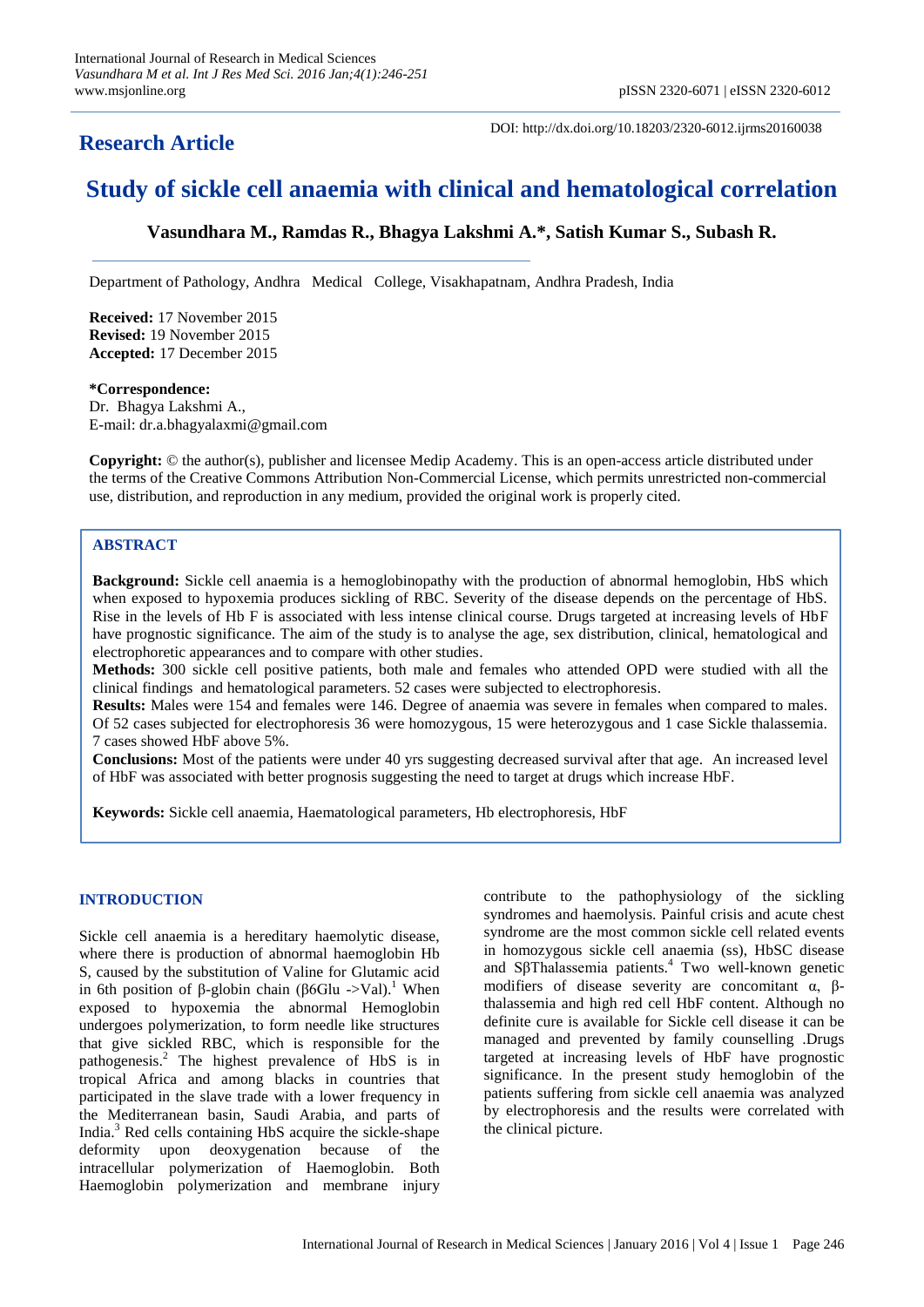#### *Aims and objectives*

To study the age and sex distribution of sickle cell anaemia, to correlate with clinical findings and to compare the clinical, electrophoretic and haematological parameters with other studies.

#### **METHODS**

Total of 300 sickle cell positive patients from various departments of KGH were studied and analyzed for a period of 2yrs in the department of pathology, Andhra Medical College, Visakhapatnam. Out of these 52 were subjected to electrophoresis.

Patients were of all age groups ranging from 1-75 yrs. Clinical history, physical findings, duration of the complaints, history of transfusions and past history was recorded. Family history and history of consanguinity was taken. Patients were examined for jaundice, stunted growth, hepatomegaly, splenomegaly and other relevant features. Hemogram with various parameters and Sickle cell test was done in our department. Peripheral smears were prepared and stained routinely with Leishman's stain and studied under oil immersion. Smears were also stained with supravital stains for Reticulocytes. Sickling test was done by adding 2% Sodium metabisulphite and smears were examined for sickle cells after 12 hrs, 24 hrs and 48 hrs. Total of 52 cases were subjected to electrophoresis. Initially Cellulose Acetate Electrophoresis at Alkaline pH 8.6 was done which separates the major Hb variants S, D, G, C, and E from Hb A. This was followed by Citrate Agar Electrophoresis at pH 6.0. Citrate agar electrophoresis at an acidic pH provides ready separation of hemoglobin that migrates together on cellulose acetate: S from D and G, and C from E and O (Figure 1).<sup>5</sup>



**Figure 1: HB electrophoresis.**

#### **RESULTS**

Out of the 300 cases studied, 154 were males (51.33%) of whom 97 were adults and 57 were children.146 were females (48.67%) of whom 109 were adults and 37 were children. Youngest age at presentation was 1yr 3months, oldest age was 75Yrs. Investigations of the patients revealed no hematological abnormalities in 18 cases. Out of the remaining 282 cases mild anaemia (9-11gms/dl) was observed in 74 cases (24.6%). Moderate anaemia(6- 9gms/dl) in 118 cases(39.4%) and severe anaemia (≤6gms/dl) was observed in 90 cases (30%).Mean haemoglobin was 7.8gms/dl with standard deviation of 2.5. (Table- 1 showing cases with various degrees of anaemia) Packed cell volume ranged from 12%- 54%.Mean value of PCV (Hct) was33.8% and standard deviation was 6.5. Mean corpuscular value (MCV) ranged from 65fl-82fl. with one case showing MCV of 102fl which showed megaloblastic bone marrow picture (Figure-4). Mean value of MCV was 77.4fl and standard deviation was 7.8. MCH ranged from23-29pg.Mean MCV was 24.4 pg. with standard deviation 2.5. MCHC ranged from 25-34 gms% with Mean MCHC 28.2gms% and standard deviation 2.4. RBC count ranged from 1.5 millions / cu.mm to 4.8 millions /cu.mm. Mean count of RBC was 3.1 mill/cu mm with standard deviation 0.8. Reticulocyte count was normal in 203 cases & increase in 97 cases. Leucocyte count ranged from 2,500-18,000 with mean value of leucocyte count 7,400/cu.mm and standard deviation 200. Peripheral smear showed normocytic hypochromic anaemia in 75 cases microcytic hypochromic anaemia in 125 cases, dimorphic anaemia in 30 cases, features of haemolytic anaemia with presence of sickle cells (Figure 3) in 52 cases and normal study in 18 cases. Of these one case showed Plasmodium Vivax infection (Figure 5).



**Figure 2: Sickle preparation smear.**



**Figure 3: Smear showing marked anisopoikilocytosis with sickled RBC.**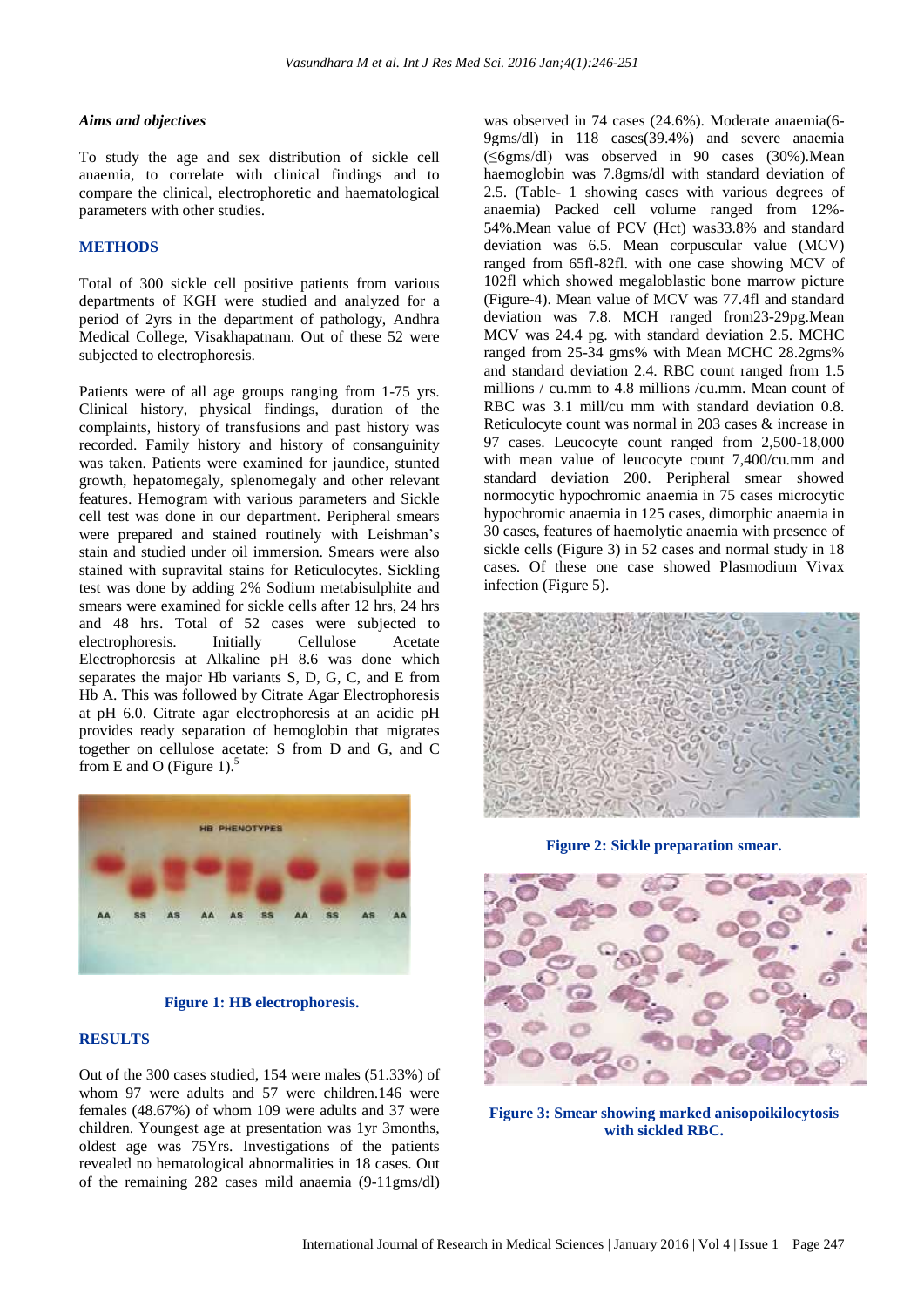| <b>Grading</b> | <b>Sex</b> | $1-10$ yrs | $11-20$ yrs | 21-30    | $31 - 40$      | $41 - 50$                   | $51-60$        | 61-70          | 71-80          | <b>Total</b> |
|----------------|------------|------------|-------------|----------|----------------|-----------------------------|----------------|----------------|----------------|--------------|
| Mild           | M          | 3          | 8           | 11       | 3              | $\overline{4}$              | 3              | $\theta$       |                | 33           |
|                | F          | 3          | 8           | 20       | 6              | ↑                           | $\overline{c}$ | 0              | $\Omega$       | 41           |
| Moderate       | M          | 23         | 14          | 16       | $\overline{4}$ | $\mathcal{D}_{\mathcal{L}}$ | 3              |                |                | 64           |
|                | F          | 4          | 19          | 21       | 5              |                             | 3              |                | $\Omega$       | 54           |
| Severe         | M          | 14         | 11          | 8        | 5              | 3                           |                | $\overline{0}$ | $\Omega$       | 42           |
|                | F          | 12         | 10          | 15       | 3              | 6                           |                |                | $\Omega$       | 48           |
| Normal         | M          | $\Omega$   |             | 5        | 5              | 3                           | $\Omega$       | $\theta$       | $\Omega$       | 14           |
|                | F          | $\Omega$   |             | $\Omega$ |                | $\theta$                    | $\mathfrak{D}$ | 0              | $\Omega$       | 4            |
| Total          |            | 59         | 72          | 96       | 32             | 21                          | 15             | 3              | $\overline{2}$ | 300          |

### **Table 1: Age, sex distribution and degree of anaemia.**

### **Table 2: Pattern of Hb electrophoresis in Sickle cell disease (SS).**

| $\begin{array}{c}\n \text{Age group} \\ \text{(Yrs)}\n \end{array}$ | No of cases | $HbA \leq 50\%$ | HbS <sub>280%</sub> | $HbA21-1.5%$   | HbF $\geq$ 5% |
|---------------------------------------------------------------------|-------------|-----------------|---------------------|----------------|---------------|
| $1 - 10$                                                            | 10          |                 |                     |                |               |
| $11-20$                                                             | 14          |                 |                     | $\overline{4}$ |               |
| $\overline{21-30}$                                                  |             |                 |                     |                |               |
| $31 - 40$                                                           |             |                 |                     |                |               |
| Total                                                               | 33          |                 | 33                  | 33             |               |

### **Table 3: Pattern of Hb electrophoresis in Sickle cell trait HbAS.**

| Age group | <b>No of cases</b> | $HbA \geq 50\%$ | HbS    | $HbA2 > 3.5\%$ | <b>HbF</b>    |
|-----------|--------------------|-----------------|--------|----------------|---------------|
| $1-10$    |                    | $>50\%$         | 30-35% |                | $\frac{1}{6}$ |
| $11-20$   |                    | $>50\%$         | 30-35% |                | $1\%$         |
| $ 21-30$  |                    | $\geq$ 50%      | 30-35% |                | $\leq 1\%$    |

### **Table 4: Comparative study of haematological parameters.**

| <b>Studies</b>                  | <b>Hb</b> mean<br>$gms/dl\pm s$<br>d |     | <b>RBC</b> /cu<br>mm<br>Mean $\pm$<br>sd |     | Hct%<br>$Mean +$<br>sd |          | <b>MCV</b> fl<br><b>Mean</b> $\pm$<br>sd |     | <b>MCH</b> pg<br>Mean $\pm$<br>sd |                | <b>MCHC</b><br>gms/dl<br>Mean $\pm$ sd |     | <b>WBC/cumm</b><br>Mean $\pm$ sd |                |
|---------------------------------|--------------------------------------|-----|------------------------------------------|-----|------------------------|----------|------------------------------------------|-----|-----------------------------------|----------------|----------------------------------------|-----|----------------------------------|----------------|
| Kar et al<br><b>HbSS</b>        | 8.7                                  | 1.7 | 3.3                                      | 0.8 | $\overline{0}$         | $\Omega$ | 83.6                                     | 9.4 | 26.6                              | 3.6            | 31.5                                   | 2.7 | $\Omega$                         | $\overline{0}$ |
| Roy<br>et al<br><b>HbAS</b>     | 11.5                                 | 1.8 | 4.5                                      | 0.6 | 33.7                   | 5.8      | 73.6                                     | 9.9 | 25                                | $\overline{4}$ | 33.8                                   | 1.8 | 8700                             | 3000           |
| Roy et<br>al HbSS               | 8.1                                  | 1.4 | $\mathcal{E}$                            | 0.6 | 27.1                   | 6.3      | 78.6                                     | -9  | 27                                | 3.7            | 33.1                                   | 5.8 | 13700                            | 5600           |
| Present<br>study<br><b>HbSS</b> | 7.8                                  | 2.5 | 3.1                                      | 0.7 | 27.5                   | 5.6      | 72.5                                     | 8.1 | 23.4                              | 2.5            | 27.6                                   | 2   | 7500                             | 2300           |
| Present<br>study<br><b>HbAS</b> | 9.4                                  | 1.8 | 3.8                                      | 0.8 | 33.8                   | 6.5      | 77.4                                     | 7.8 | 26.8                              | 3.7            | 30                                     | 2.3 | 6700                             | 3400           |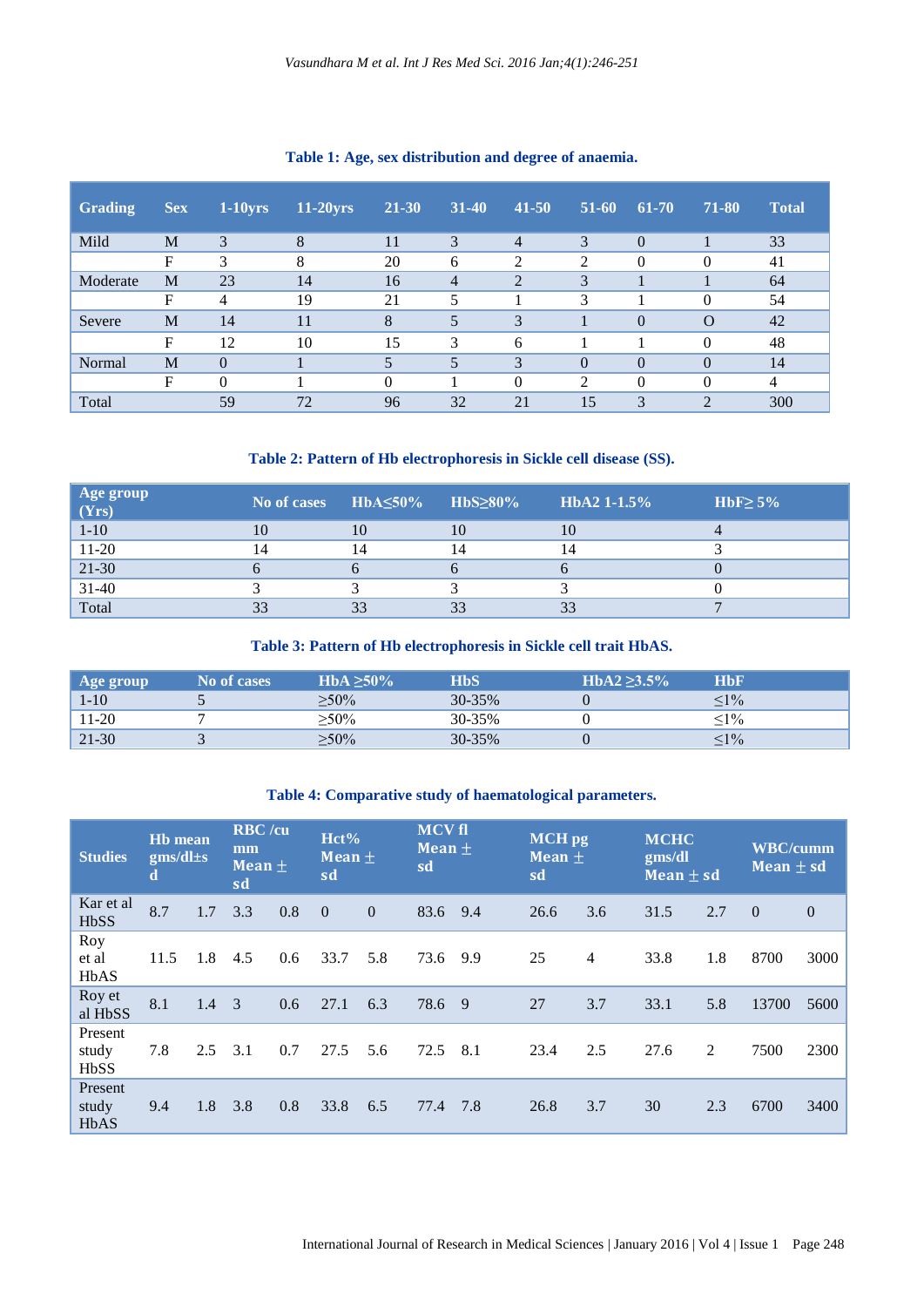

**Figure 4: Aspiration smears of bone marrow showing megaloblastic anemia with sickled RBC**

WBC count was normal in 180 cases, leukocytosis in 77 cases and mild leucopenia in 43 cases. Platelets were normal in 249 cases. 3 cases showed thrombocytosis and 48 cases showed thrombocytopenia. Reticulocyte count was normal in 203 cases and increased in 97 cases. Sickling test showed positivity (Figure 2) in all cases. 80%of cases showed sickling of RBC within 24 hrs. Remaining 20% cases showed positivity after 48 hrs.

Hb Electrophoresis (Figure 1) was done in 52 cases of which 45 cases were of 1-30yrs age group, the remaining 7 were above 40 yrs. out of 52 cases 36 cases were homozygous (Table 2),15 heterozygous (Table 3) and one case of Sickle β Thalassemia; HbF was increased in 29 cases and HbA2 in 17 cases. The study was compared with the studies of Kar et al and Roy et al (Table 4).



**Figure 5: Case of sickle cell anemia showing** *Plasmodium vivax* **ring forms and Schizonts.**

#### **DISCUSSION**

The sickle cell anaemia is a very common genetic disorder, 50% of the world population affected by sickle cell anaemia reside in India. High prevalence of sickle cell gene has been demonstrated in various tribal communities of Gujarat, Orissa and AndhraPradesh.<sup>6</sup> This study was conducted in department of pathology, Andhra Medical College, in King George Hospital, Visakhapatnam on patients who had attended various departments of KGH and found to be sickle positive on routine hemogram.

Of all the 300 cases studied 86% of the cases (258 cases) were of ≤40 yrs age where as only 14% were of 40yrs age (42 cases).The reason for recording few cases in this age group might be that most of the patients did not survive beyond this age. $7$  Considering the distribution of cases in both the sexes male to female ratio is 1.08:1 showing no sex preponderance. Contrary to the studies we have registered equal distribution of the disease among both the sexes. In the age group of above 40yrs males outnumbered females, where as in the age group 20-40yrs the reverse was seen. Regarding the symptoms of the patients most frequently noted symptom was painful crisis of the bones and joints with Hand-Foot syndrome in children. This was seen in almost 2/3rdsof the patients, followed by fever, abdominal symptoms, chest symptoms, nephrological and neurological symptoms. Hand-Foot syndrome and acute anaemia episodes occur frequently in SS and  $S\beta^0$ Thalassemia.<sup>8</sup> In our study also it was observed in SS patients. The risk of painful crisis and acute chest syndrome begins in the first year of life and increases steadily.

In the adult patients who were having bone pains 2 patients had avascular necrosis of bone, one in the femoral head in a female of 56yrs, the other in the fibula of right leg in a male patient of 45yrs. Both dactylitis and painful crisis may be because of avascular necrosis of bone marrow which is due to vascular occlusion and decreased oxygen supply.<sup>9</sup> Studies showed significant relation between the levels of HbF and avascular necrosis of bone marrow.<sup>10</sup> There was no rise of Hb F in these cases. Among the cases suffering from fever 4 cases showed *Plasmodium vivax* infection and 1 case showed tuberculosis. Loss of protective function of spleen could be the reason in these cases.

Acute chest syndrome was observed in 19 cases (6.7%), of which 13 cases were recorded in the age group1-20 yrs showing almost equal preponderance. Studies of Marsenic, Couloures and Wiley's suggest that renal damage occur very early in Sickle cell disease.<sup>11</sup> 10 cases (3%) showed nephrological symptoms of these 4 patients had moderate proteinuria and generalized oedema. Neurological symptoms were observed in a male of 20yrs (0.3%) who presented with severe head ache, irritability and restlessness and on CT scanning he was found to be having an infarct in the cerebellar hemisphere. Transient ischaemic attacks or stroke due to cerebral infarction or haemorrhage occur in 25% of patients with Sickle cell disease. The risk of stroke is increased with lower baseline haemoglobin, low HbF level, high leucocyte count or high systolic blood pressure. Ohene-Frempong et al reported that approximately 11% Sickle cell disease patients have apparent strokes before aged 20yrs with a higher risk in the first decade of life.<sup>12</sup> Low level of HbF (1.8%) in the present case correlated well with the clinical picture.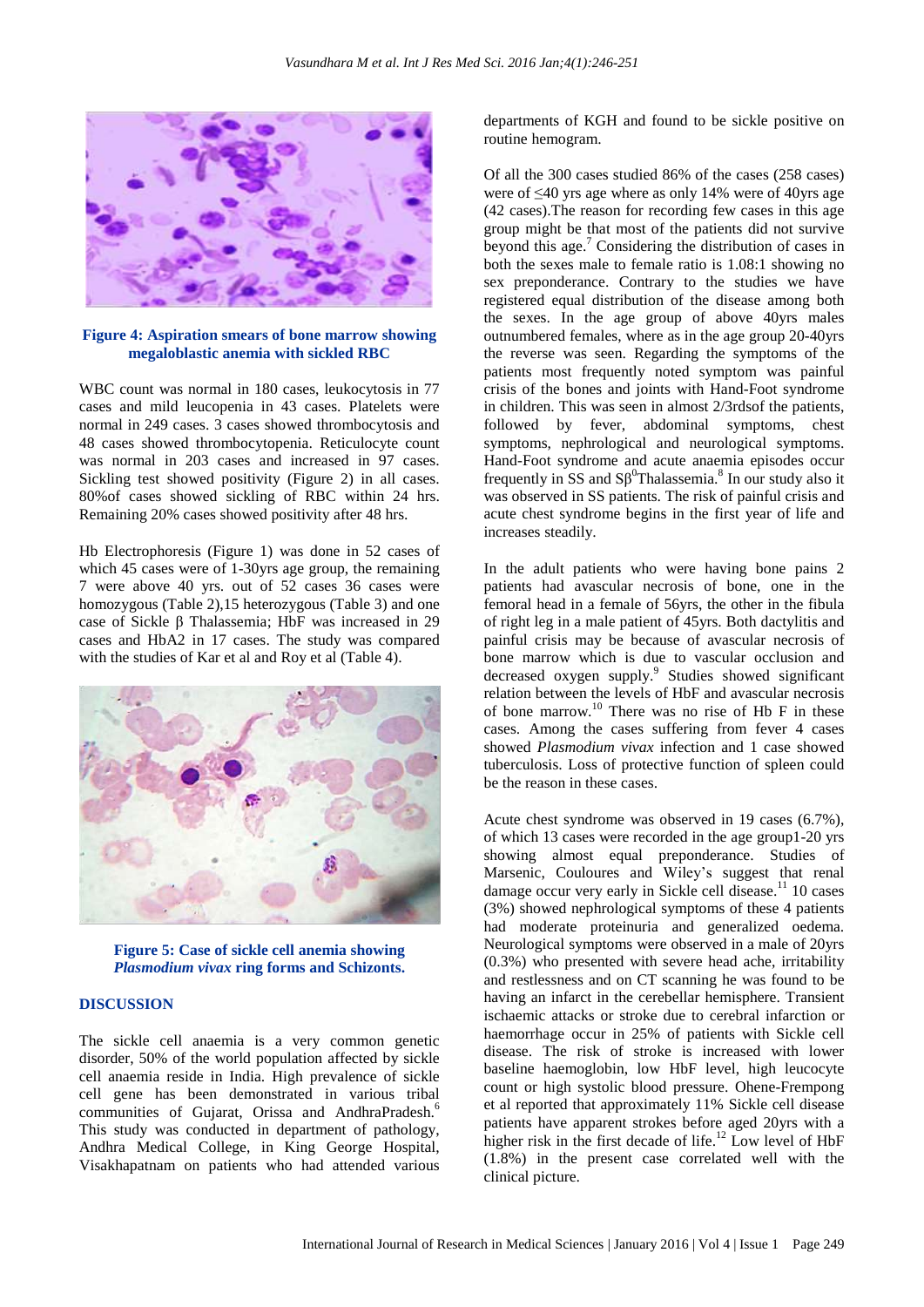Investigations revealed anaemias of various degrees in 282 patients and normal studies in 18 patients. Studies showed that patients with more severe anaemia at baseline have a greater probability of developing stroke and renal dysfunction. On the other hand, a higher haemoglobin level is associated with higher incidence of painful episodes, avascular necrosis and acute chest syndrome.<sup>13</sup> In our study cases which showed higher incidence of Hand-Foot syndrome and acute chest syndrome were mostly of younger age group and their haematological profile showed only mild anaemia. According to literature boys are slightly more anaemic than girls in the first decade, whereas adult men have higher haemoglobin values than women.<sup>14</sup> In our study severe degree of anaemia was prevalent in 20-30yrs age group with a slight female preponderance. The reason could be menstrual blood loss, blood loss due to parturition and nutritional deprivation.

HB electrophoresis was done in 52 cases out of which 36 cases were homozygous, 15 heterozygous and one case of Sickleβ Thalassemia ; HbF was increased in 29cases , of which 7 cases showed more than 5% HbF. HbA2 was increased in 17 cases with more than 3.5 % was observed in one case.

The 36 homozygous cases (Sickle cell disease) showed Hb SS 90-95% , Hb A2 1-1.5% and 5-10% of Hb F. HbF was raised in 29 cases of which 7 cases showed value of more than 5%. Those patients who showed increased levels of HbF were associated with mild clinical course. They did not show features of painful crisis or dactylitis. Jamaican studies showed that low concentrations of HbF were significantly related to the appearance of splenomegaly and a greater incidence of dactylitis and splenic sequestration with study of Baily et al showed cases associated with acute chest syndrome had low levels of HbF.<sup>14</sup> Haemolytic crisis, sickle cell crisis and aplastic crisis occur in the clinical course of these patients, when exposed to stimuli that aggravate the disease process. In our study haemolytic crisis was observed in 5 cases. Sickle cell crisis was observed in 8 and aplastic crisis was observed in 2 cases.

15 cases were heterozygous (Sickle cell trait-AS) showing 60-65% Hb A, 30-35% Hb S, 3-5% Hb A2 and ≤1%HbF. These patients had mild anaemia or no anaemia. Most of the patients were asymptomatic.<sup>15</sup> Hb S trait is a completely benign condition without clinical symptoms or hematologic abnormalities. Added risk associated with sickle cell trait is minimal, at the most, and only in very rare circumstances.<sup>16</sup> Slightly increased incidence of hematuria, impaired ability to concentrate urine and bacteriuria in women, have been reported.<sup>17</sup> No such complications were noted in our cases. Sickle cell trait confers protection to children from the lethal effects of falciparum malaria, which accounts for the major distribution of Hb S in central Africa. $18$ 

Out of the 52 cases studied on electrophoresis one case showed Sickle β Thalassemia. HbS was 56%, HbA was 30%, Hb A2 was 7.5% and HbF 6.5%.This patient was a male of 28 yrs who had mild anaemia and splenomegaly. Though these individuals clinically may resemble those with sickle trait (Hb AS), in S/β+-thalassemia the amount of Hb S always exceeds Hb A, while in Hb AS, Hb A always exceeds Hb S.

### **CONCLUSION**

300 cases were studied, 154 were males (51.33%) of whom 97 adults and 57 were children.146 were females (48.67%) of whom 109 were adults and 37 were children. male to female ratio was 1.08:1. Youngest age at presentation was 1yr 3months; oldest age was 75Yrs. Common clinical presentation was hand-foot syndrome in the pediatric age group. Severe degree anaemia was observed in 20-30yr females. HB electrophoresis was done in 52 cases out of which 36 cases were homozygous, 15 heterozygous and one case of Sickleβ Thalassemia. HbF was increased in 29 cases of which 7 cases showed above 5%. Homozygous condition was observed predominantly in less than 30yrs age group. Complications were not observed in cases with Hb F more than 5%. Haemolytic crisis was observed in 5 cases. Sickle cell crisis was observed in 8 cases and aplastic crisis in 2 cases. Age and sex distribution, clinical symptoms and hematological parameters were comparable with other studies. Electrophoretic findings showed correlation of the clinical severity and complications with increased amount of HbS. Increased level of HbF was associated with less severe disease and better prognosis, suggesting the need to target at drugs which increase HbF.

*Funding: No funding sources*

*Conflict of interest: None declared*

*Ethical approval: The study was approved by the Institutional Ethics Committee*

#### **REFERENCES**

- 1. Egmond E, Rieber, Veliz G, Pollock S. Red Cells in Sickle Cell crisis. Observations on the pathophysiology of crisis. Blood. 1977;49:967-79.
- 2. Zanette AM, Gonçalves MS, Bahia RC, Nogueira LV, Arruda SM. Sickle cell anemia: delayed diagnosis in Bahia, Brazil--a largely Afrodescendant population. Ethnicity & Disease. 2011;21:243.
- 3. Lehman H, Cutbush M. Sickle cell trait in southern india. BMJ. 1952;1:404-5.
- 4. Gill FM, Brown A, Gallagher D, Diamond S, Goins E, Grover R, et al. Newborn experience in the Cooperative Study of Sickle Cell Disease. Pediatr Suppl. 1989;83:827.
- 5. Wild BJ, Bain BJ, Dacie, Lewis, 11 edn, Practical Hematology Sir John.V.Dacie 10th edn. Churchill and Livingstone, 310-317